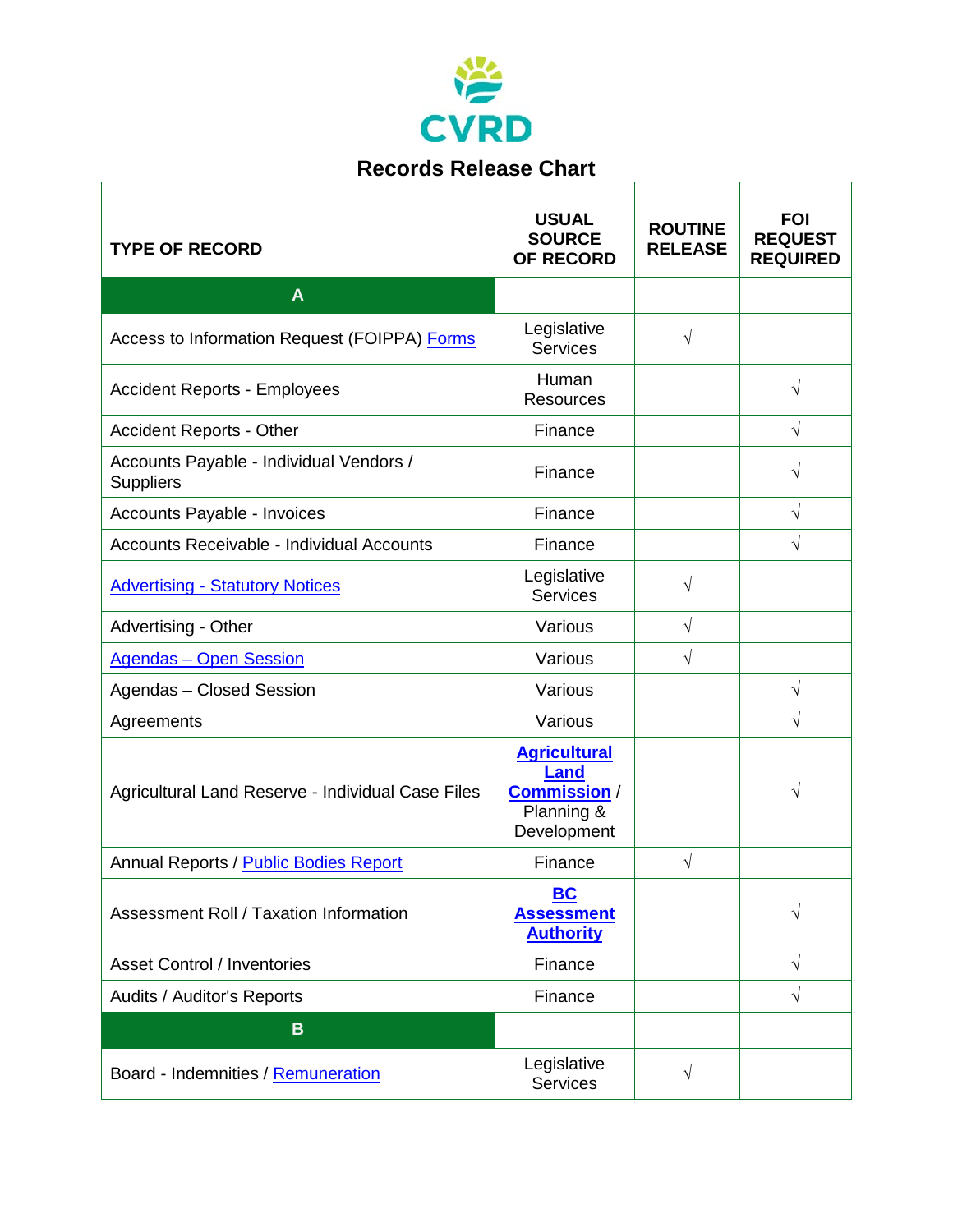

| <b>TYPE OF RECORD</b>                                             | <b>USUAL</b><br><b>SOURCE</b><br><b>OF RECORD</b>    | <b>ROUTINE</b><br><b>RELEASE</b> | <b>FOI</b><br><b>REQUEST</b><br><b>REQUIRED</b> |
|-------------------------------------------------------------------|------------------------------------------------------|----------------------------------|-------------------------------------------------|
| Board - Personal Information / Home Address                       | Legislative<br><b>Services</b>                       |                                  | V                                               |
| Board Resolutions - Open Session                                  | Legislative<br><b>Services</b>                       | $\sqrt{}$                        |                                                 |
| <b>Board Resolutions - Closed Session</b>                         | Legislative<br><b>Services</b>                       |                                  | $\sqrt{}$                                       |
| Board of Variance - Applications & Supporting<br><b>Documents</b> | Planning &<br>Development                            |                                  | V                                               |
| Bonds and Letters of Credit                                       | Finance                                              |                                  | $\sqrt{}$                                       |
| <b>Budgets - General Information / Annual</b>                     | Finance                                              | $\sqrt{ }$                       |                                                 |
| <b>Building Permits - General Information</b>                     | Inspections &<br>Enforcement                         | $\sqrt{}$                        |                                                 |
| Building Permits - Application Forms Completed<br>by Businesses   | Inspections &<br>Enforcement                         | $\sqrt{}$                        |                                                 |
| Building Permits - Application Forms Completed<br>by Individuals  | Inspections &<br>Enforcement                         |                                  | V                                               |
| Building Permits - Inspection Reports / Notices of<br>Rejection   | Inspections &<br>Enforcement                         |                                  | $\sqrt{}$                                       |
| Building Plans / Drawings - Exterior Views & Site<br>Plans only   | Inspections &<br>Enforcement                         | $\sqrt{}$                        |                                                 |
| Building Plans / Drawings - Interior Views &<br>Plans             | Inspections &<br>Enforcement                         |                                  | V                                               |
| <b>Building Regulations</b>                                       | Inspections &<br>Enforcement                         | $\sqrt{}$                        |                                                 |
| <b>Bylaws</b>                                                     | Various                                              | $\sqrt{2}$                       |                                                 |
| <b>Bylaw Enforcement / Complaints</b>                             | Inspections &<br>Enforcement /<br><b>SPCA / RCMP</b> |                                  | $\sqrt{}$                                       |
| $\mathbf{C}$                                                      |                                                      |                                  |                                                 |
| <b>Cheques / Cheque Requisitions</b>                              | Finance                                              |                                  | $\sqrt{}$                                       |
| Claims - General Information                                      | Finance                                              | $\sqrt{2}$                       |                                                 |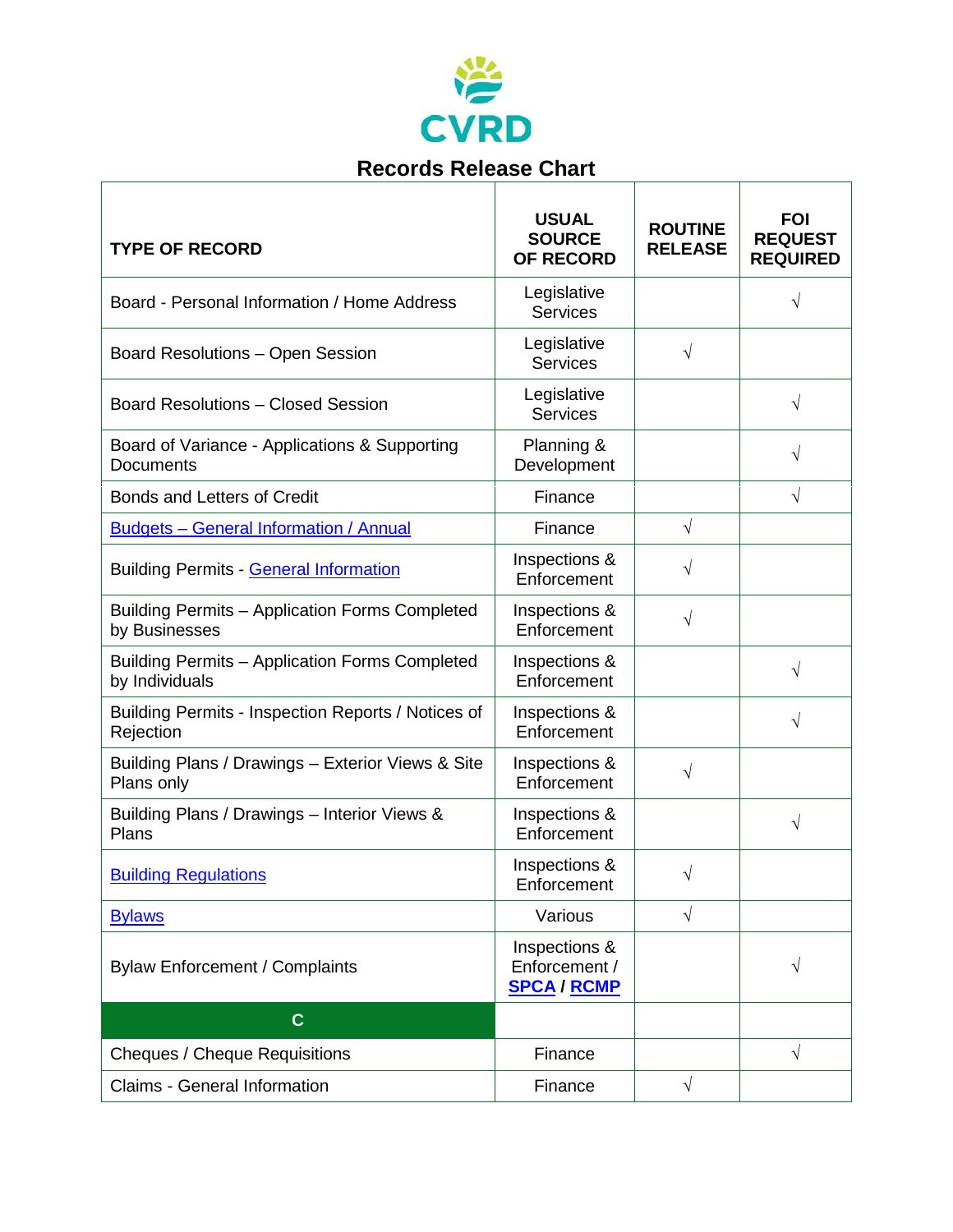

| <b>Records Release Chart</b>                                                                         |                                                   |                                   |                                                 |
|------------------------------------------------------------------------------------------------------|---------------------------------------------------|-----------------------------------|-------------------------------------------------|
| <b>TYPE OF RECORD</b>                                                                                | <b>USUAL</b><br><b>SOURCE</b><br><b>OF RECORD</b> | <b>ROUTINE</b><br><b>RELEASE</b>  | <b>FOI</b><br><b>REQUEST</b><br><b>REQUIRED</b> |
| <b>Claims - Individual Case Files</b>                                                                | Finance                                           |                                   | $\sqrt{}$                                       |
| <b>Collective Agreements</b>                                                                         | Human<br><b>Resources</b>                         | $\sqrt{}$                         |                                                 |
| <b>Committee Appointments - Applications</b>                                                         | Various                                           |                                   | $\sqrt{}$                                       |
| Committee Membership - Telephone and<br>Cellular Numbers, Mailing Addresses                          | Various                                           |                                   | V                                               |
| <b>Committee Membership - Names Only</b>                                                             | Various                                           | $\sqrt{}$                         |                                                 |
| Complaints                                                                                           | Various                                           |                                   | $\sqrt{}$                                       |
| Contracts                                                                                            | Various                                           |                                   | $\sqrt{}$                                       |
| <b>Corporate Strategic Plan</b>                                                                      | Legislative<br><b>Services</b>                    | $\sqrt{}$                         |                                                 |
| <b>Covenants / Restrictive Covenants</b>                                                             | <b>Land Title</b><br><b>Office</b> / Various      | $\sqrt{}$                         |                                                 |
| Criminal Record Checks - Staff / Volunteers                                                          | Human<br><b>Resources</b>                         |                                   | $\sqrt{}$                                       |
| D                                                                                                    |                                                   |                                   |                                                 |
| <b>Development Cost Charges</b>                                                                      | Planning &<br>Development                         | $\sqrt{}$                         |                                                 |
| Development Permits & Development Variance<br>Permits - Business Applications                        | Planning &<br>Development                         | $\sqrt{}$                         |                                                 |
| Development Permits & Development Variance<br>Permits - Individual Applications                      | Planning &<br>Development                         |                                   | $\sqrt{}$                                       |
| Dog Licenses                                                                                         | Planning &<br>Development                         |                                   | $\sqrt{}$                                       |
| Е                                                                                                    |                                                   |                                   |                                                 |
| Elections - List of Registered Electors* (requires<br>completion of Declaration form)                | Legislative<br>Services                           | $\sqrt{ }$<br>*inspection<br>only |                                                 |
| Elections - Campaign Financing Disclosure<br>Statement* (requires completion of Declaration<br>form) | Legislative<br><b>Services</b>                    | $\sqrt{}$<br>*inspection<br>only  |                                                 |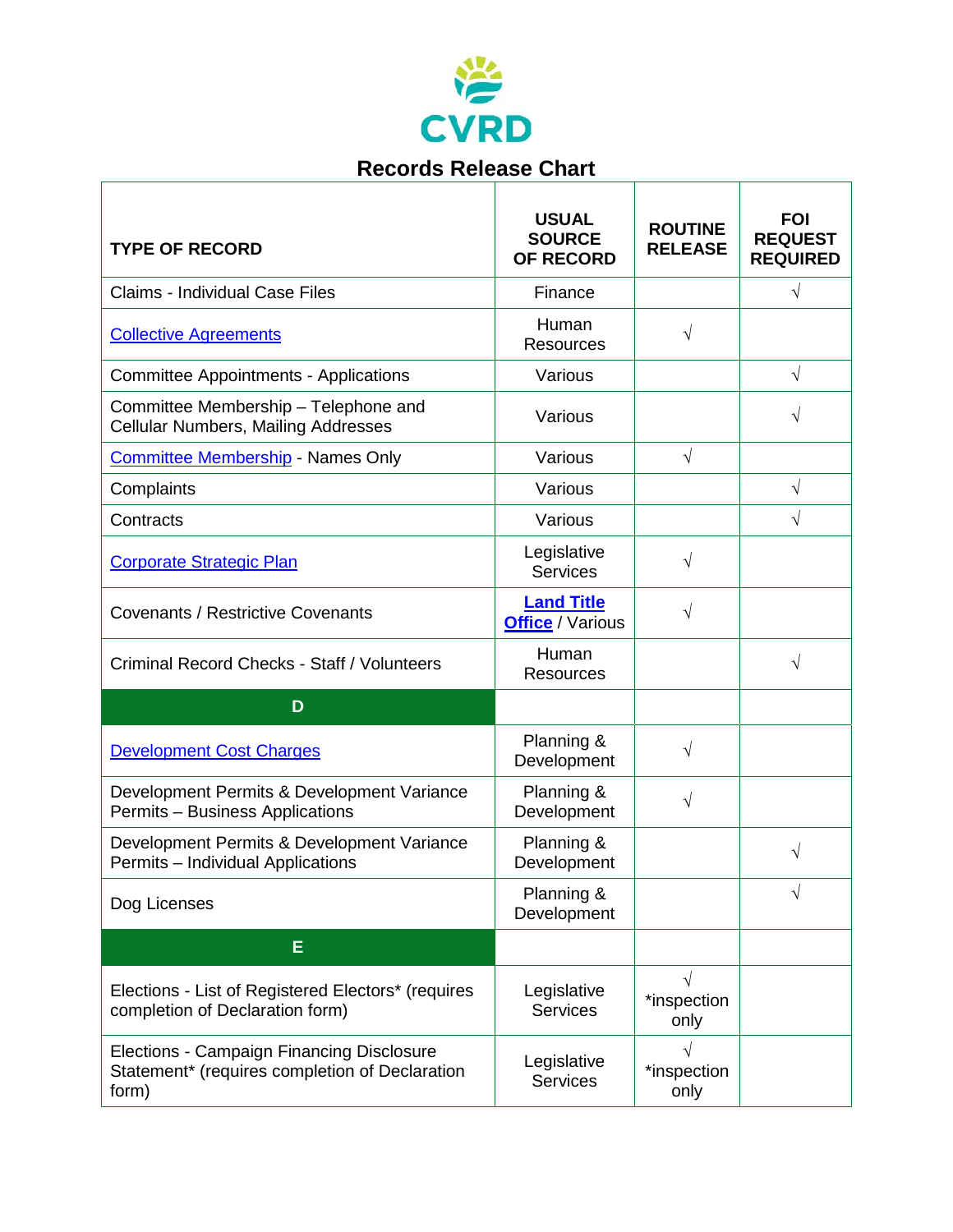

| <b>Records Release Chart</b>                                                   |                                                   |                                  |                                                 |
|--------------------------------------------------------------------------------|---------------------------------------------------|----------------------------------|-------------------------------------------------|
| <b>TYPE OF RECORD</b>                                                          | <b>USUAL</b><br><b>SOURCE</b><br><b>OF RECORD</b> | <b>ROUTINE</b><br><b>RELEASE</b> | <b>FOI</b><br><b>REQUEST</b><br><b>REQUIRED</b> |
| Elections - Nomination Papers* (requires<br>completion of Declaration form)    | Legislative<br><b>Services</b>                    | $\sqrt{}$<br>*inspection<br>only |                                                 |
| <b>Elections - Results</b>                                                     | Legislative<br><b>Services</b>                    | $\sqrt{ }$                       |                                                 |
| <b>Electrical Permits / Certificates</b>                                       | <b>Service BC</b>                                 | $\sqrt{ }$                       |                                                 |
| Employee Benefits - Individual Case Files                                      | Human<br><b>Resources</b>                         |                                  | √                                               |
| <b>Employees - Individual Case Files</b>                                       | Human<br><b>Resources</b>                         |                                  | V                                               |
| <b>Employment Applications / Resumes</b>                                       | Human<br><b>Resources</b>                         |                                  | √                                               |
| Expense Claims - Individual Case Files                                         | Finance                                           |                                  | $\sqrt{}$                                       |
| <b>Expense Claim Summaries (included in Public</b><br><b>Bodies Report)</b>    | Finance                                           | $\sqrt{}$                        |                                                 |
| F                                                                              |                                                   |                                  |                                                 |
| <b>Filming Permits</b>                                                         | <b>Film Cowichan</b><br>/ Economic<br>Development | $\sqrt{}$                        |                                                 |
| <b>Financial Disclosure Forms - Board</b>                                      | Legislative<br><b>Services</b>                    | $\sqrt{}$                        |                                                 |
| <b>Financial Disclosure Forms - Employees</b>                                  | Legislative<br><b>Services</b>                    | $\sqrt{}$                        | V                                               |
| <b>Financial Statements</b>                                                    | Finance                                           | $\sqrt{}$                        |                                                 |
| G                                                                              |                                                   |                                  |                                                 |
| <b>Garbage Collection / Recycling Schedule</b>                                 | Recycling &<br>Waste<br>Management                | V                                |                                                 |
| <b>Geographic Information System (GIS) - Database</b><br>& Mapping Information | Information<br>Technology                         | $\sqrt{}$                        |                                                 |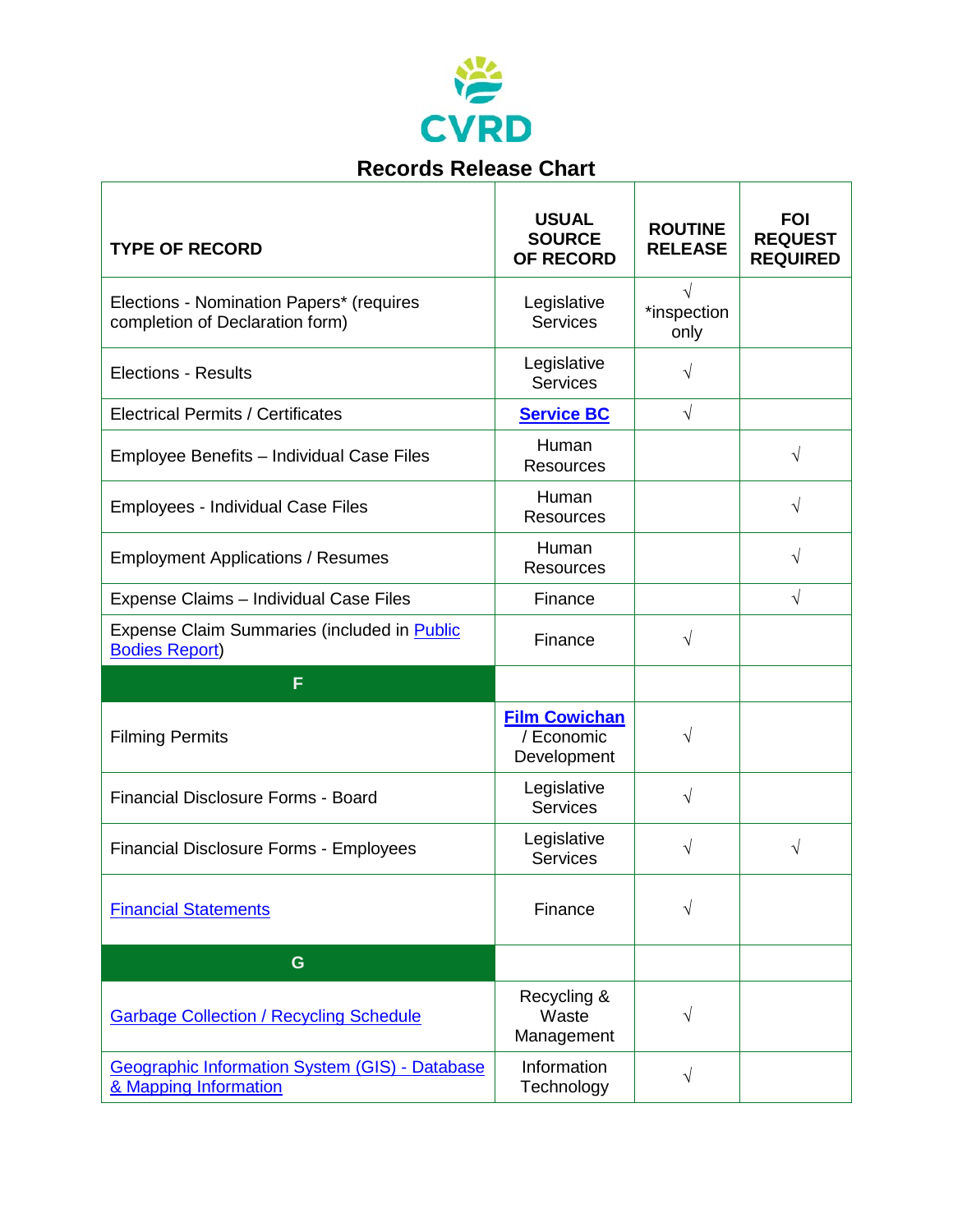

 $\overline{\mathbb{R}}$ 

| <b>TYPE OF RECORD</b>                                           | <b>USUAL</b><br><b>SOURCE</b><br><b>OF RECORD</b> | <b>ROUTINE</b><br><b>RELEASE</b> | <b>FOI</b><br><b>REQUEST</b><br><b>REQUIRED</b> |
|-----------------------------------------------------------------|---------------------------------------------------|----------------------------------|-------------------------------------------------|
| Grants from the CVRD - General Information                      | Finance                                           | $\sqrt{}$                        |                                                 |
| Grants from the CVRD – Grants in Aid Requests<br>/ Applications | Finance                                           |                                  | V                                               |
| H                                                               |                                                   |                                  |                                                 |
| Heritage Inventory                                              | Planning &<br>Development                         | $\sqrt{}$                        |                                                 |
| Heritage Sites - Individual case files                          | Planning &<br>Development                         |                                  | V                                               |
| ı                                                               |                                                   |                                  |                                                 |
| <b>Incident Reports</b>                                         | RCMP/<br><b>Various Fire</b><br>Departments       |                                  | V                                               |
| <b>Inspection Reports - Fire</b>                                | <b>Various Fire</b><br>Departments                |                                  | V                                               |
| <b>Inspection Reports - Workplace</b>                           | Human<br><b>Resources</b>                         |                                  | V                                               |
| <b>Insurance Policies</b>                                       | Finance                                           |                                  | $\sqrt{}$                                       |
| J                                                               |                                                   |                                  |                                                 |
| Job Classifications & Reclassifications                         | Human<br><b>Resources</b>                         | $\sqrt{ }$                       | V                                               |
| Job Competitions - Opportunities                                | Human<br><b>Resources</b>                         | N                                |                                                 |
| Job Competitions - Individual files                             | Human<br>Resources                                |                                  | V                                               |
| <b>Job Descriptions</b>                                         | Human<br>Resources                                | $\sqrt{ }$                       |                                                 |
| <b>Job Evaluations</b>                                          | Human<br>Resources                                |                                  | $\sqrt{}$                                       |
| K                                                               |                                                   |                                  |                                                 |
|                                                                 |                                                   |                                  |                                                 |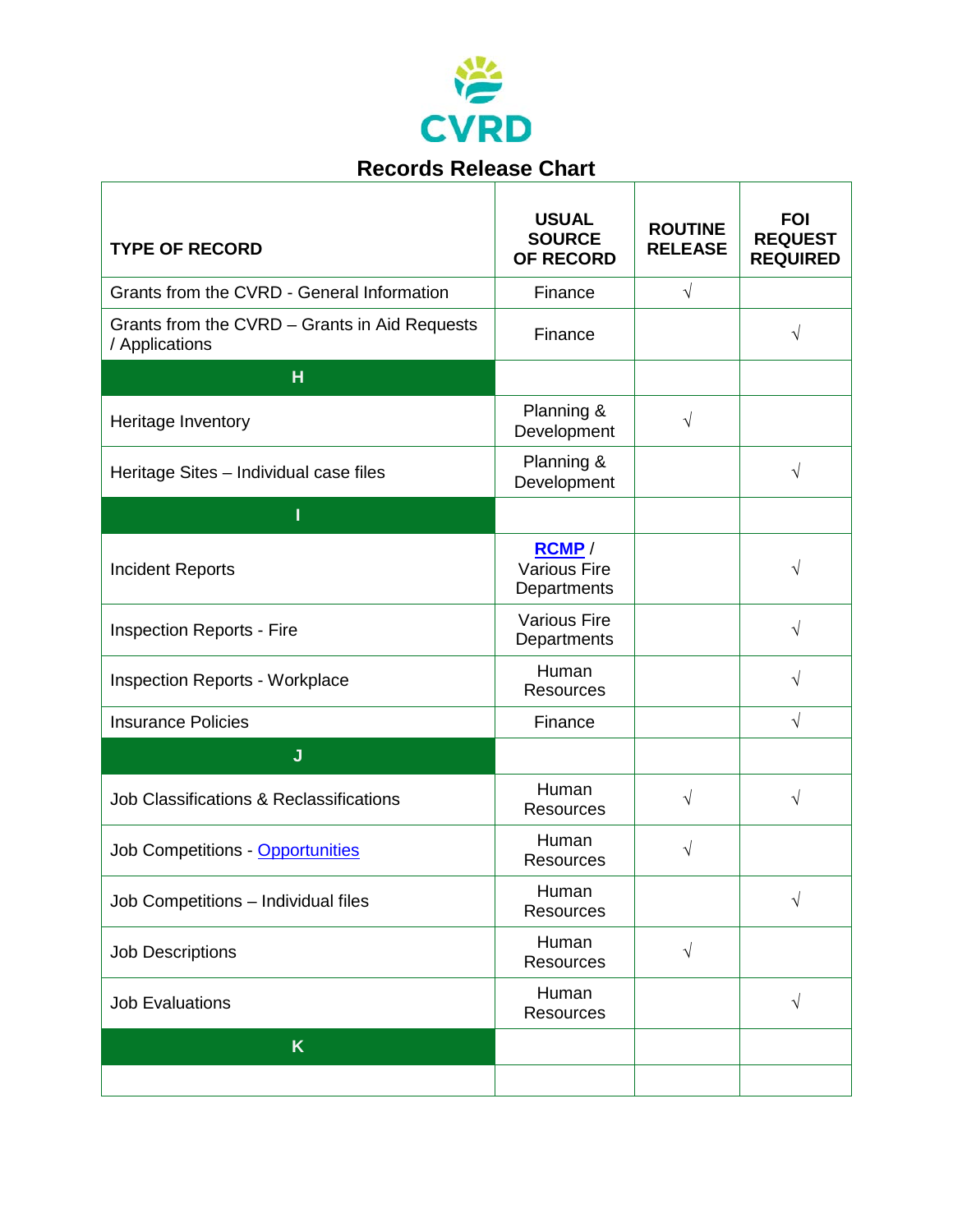

 $\Gamma$ 

| <b>Records Release Chart</b>                                                    |                                                                                           |                                  |                                                 |
|---------------------------------------------------------------------------------|-------------------------------------------------------------------------------------------|----------------------------------|-------------------------------------------------|
| <b>TYPE OF RECORD</b>                                                           | <b>USUAL</b><br><b>SOURCE</b><br><b>OF RECORD</b>                                         | <b>ROUTINE</b><br><b>RELEASE</b> | <b>FOI</b><br><b>REQUEST</b><br><b>REQUIRED</b> |
| L                                                                               |                                                                                           |                                  |                                                 |
| Leases                                                                          | Various                                                                                   |                                  | $\sqrt{ }$                                      |
| Letters of Credit / Bonds                                                       | Various                                                                                   |                                  | $\sqrt{}$                                       |
| <b>Liquor Licenses</b>                                                          | <b>BC Liquor</b><br><b>Control &amp;</b><br>Licensing /<br>Legislative<br><b>Services</b> | V                                |                                                 |
| Litigation - Individual Case Files                                              | Various                                                                                   |                                  | $\sqrt{ }$                                      |
| M                                                                               |                                                                                           |                                  |                                                 |
| <b>Media Releases</b>                                                           | Legislative<br><b>Services</b>                                                            | $\sqrt{}$                        |                                                 |
| Meeting Agendas & Minutes - Boards,<br>Committees, Commissions - Open Session   | Various                                                                                   | $\sqrt{}$                        |                                                 |
| Meeting Agendas & Minutes - Boards,<br>Committees, Commissions - Closed Session | Various                                                                                   |                                  | $\sqrt{}$                                       |
| <b>N</b>                                                                        |                                                                                           |                                  |                                                 |
|                                                                                 |                                                                                           |                                  |                                                 |
| $\mathbf O$                                                                     |                                                                                           |                                  |                                                 |
| <b>Occupancy Permits</b>                                                        | Inspections &<br>Enforcement                                                              |                                  | V                                               |
| <b>Official Community Plans (OCPs)</b>                                          | Planning &<br>Development                                                                 | $\sqrt{}$                        |                                                 |
| <b>Organization Charts</b>                                                      | Legislative<br><b>Services</b>                                                            | $\sqrt{}$                        |                                                 |
| P                                                                               |                                                                                           |                                  |                                                 |
| <b>Plumbing Permits</b>                                                         | Inspections &<br>Enforcement                                                              |                                  | V                                               |
| Properties Owned by CVRD                                                        | Various                                                                                   |                                  | V                                               |
| Properties Leased by CVRD                                                       | Various                                                                                   |                                  | $\sqrt{}$                                       |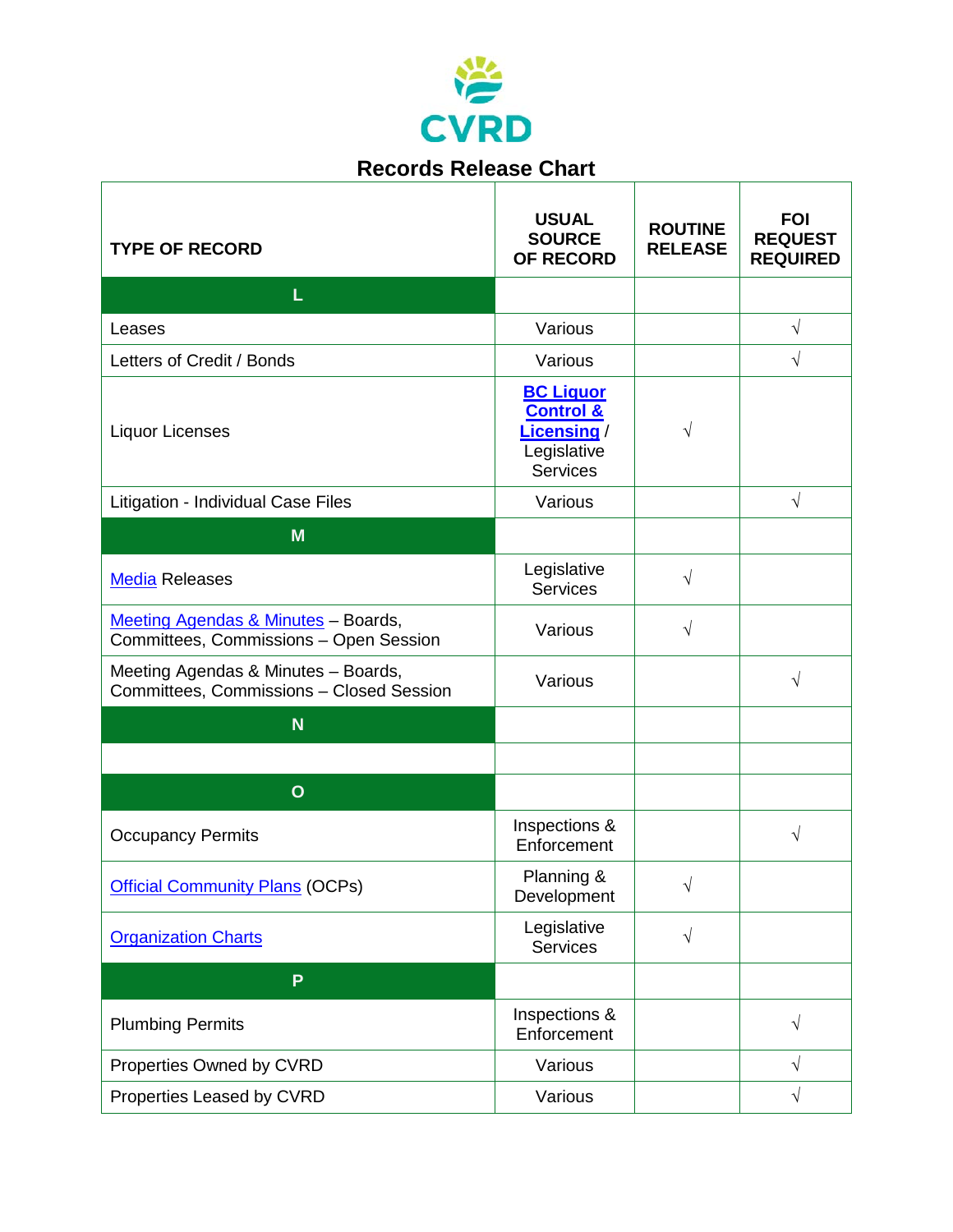

 $\Gamma$ 

| <b>Records Release Chart</b>                                                                   |                                                   |                                  |                                                 |
|------------------------------------------------------------------------------------------------|---------------------------------------------------|----------------------------------|-------------------------------------------------|
| <b>TYPE OF RECORD</b>                                                                          | <b>USUAL</b><br><b>SOURCE</b><br><b>OF RECORD</b> | <b>ROUTINE</b><br><b>RELEASE</b> | <b>FOI</b><br><b>REQUEST</b><br><b>REQUIRED</b> |
| Property Files - Individual                                                                    | Planning &<br>Development                         |                                  | V                                               |
| Public Hearings - Notices / Agendas / Minutes /<br>Exhibits (Letters of Support or Objections) | Planning &<br>Development                         | $\sqrt{}$                        |                                                 |
| <b>Purchase Orders</b>                                                                         | Finance                                           |                                  | $\sqrt{}$                                       |
| Q                                                                                              |                                                   |                                  |                                                 |
| Quotations                                                                                     | Various                                           |                                  | $\sqrt{}$                                       |
| $\mathsf{R}$                                                                                   |                                                   |                                  |                                                 |
| Recreation Programs - General Information                                                      | Various<br>Recreation<br>Centres                  | V                                |                                                 |
| Recreation Programs - Applications /<br>Registrations                                          | Various<br>Recreation<br>Centres                  |                                  | V                                               |
| <b>Recreation Surveys</b>                                                                      | Various<br>Recreation<br>Centres                  |                                  | V                                               |
| <b>Remuneration - Board</b>                                                                    | Legislative<br><b>Services</b>                    | $\sqrt{}$                        |                                                 |
| Rights of Way / Easements                                                                      | <b>Land Title</b><br><b>Office</b> / Various      | $\sqrt{}$                        |                                                 |
| S                                                                                              |                                                   |                                  |                                                 |
| Salaries - Employees                                                                           | Human<br><b>Resources</b>                         | $\sqrt{}$                        |                                                 |
| <b>Sign Permits</b>                                                                            | Planning &<br>Development                         | $\sqrt{}$                        |                                                 |
| <b>Signing Authorities - List</b>                                                              | Finance /<br>Legislative<br><b>Services</b>       | V                                |                                                 |
| Special Events / Occasion Permits                                                              | Legislative<br><b>Services</b>                    | $\sqrt{}$                        |                                                 |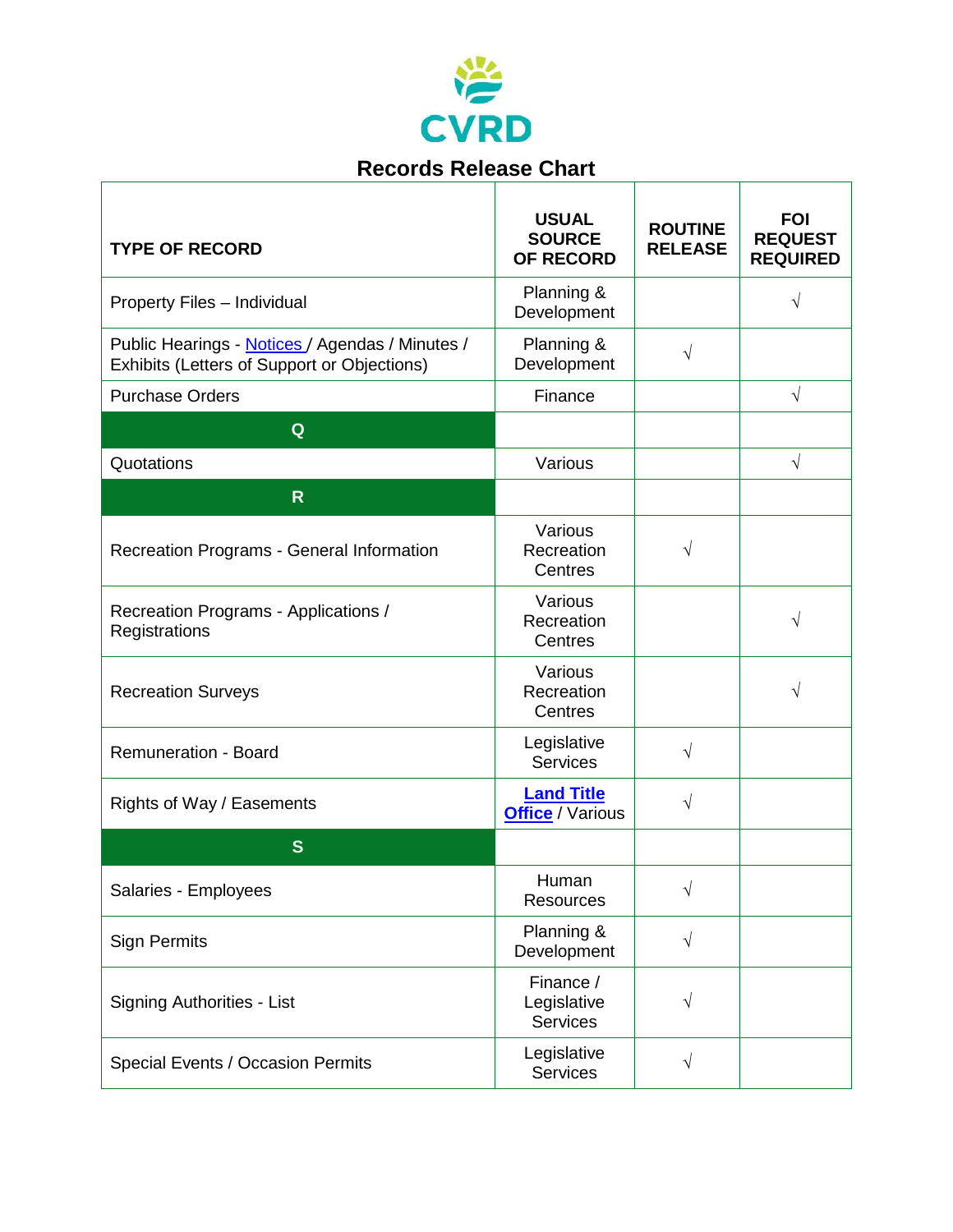

 $\overline{\mathbb{R}}$ 

| <b>TYPE OF RECORD</b>                                      | <b>USUAL</b><br><b>SOURCE</b><br><b>OF RECORD</b>                             | <b>ROUTINE</b><br><b>RELEASE</b> | <b>FOI</b><br><b>REQUEST</b><br><b>REQUIRED</b> |
|------------------------------------------------------------|-------------------------------------------------------------------------------|----------------------------------|-------------------------------------------------|
| Subdivisions - Applications / Plans                        | <b>BC Ministry of</b><br><b>Transportation</b><br>/ Planning &<br>Development |                                  | V                                               |
| T                                                          |                                                                               |                                  |                                                 |
| <b>Temporary Use Permits</b>                               | Planning &<br>Development                                                     |                                  | √                                               |
| Tenders / Requests for Proposals - General Info.           | Various                                                                       | $\sqrt{ }$                       |                                                 |
| Training and Development - General Information             | Human<br><b>Resources</b>                                                     | V                                |                                                 |
| <b>Travel Advances</b>                                     | Finance                                                                       |                                  | $\sqrt{}$                                       |
| <b>Travel Allowances &amp; Expenses</b>                    | Finance                                                                       | $\sqrt{2}$                       |                                                 |
| $\mathbf U$                                                |                                                                               |                                  |                                                 |
|                                                            |                                                                               |                                  |                                                 |
| $\mathbf{V}$                                               |                                                                               |                                  |                                                 |
|                                                            |                                                                               |                                  |                                                 |
| W                                                          |                                                                               |                                  |                                                 |
| <b>Woodstove Permits</b>                                   | Inspections &<br>Enforcement                                                  |                                  | $\sqrt{}$                                       |
| <b>Workers Compensation Board (WCB)</b>                    | Human<br><b>Resources</b>                                                     |                                  | V                                               |
| $\boldsymbol{\mathsf{X}}$                                  |                                                                               |                                  |                                                 |
|                                                            |                                                                               |                                  |                                                 |
| Y                                                          |                                                                               |                                  |                                                 |
|                                                            |                                                                               |                                  |                                                 |
| $\mathsf{Z}$                                               |                                                                               |                                  |                                                 |
| Zoning and Rezoning - General Information &<br>Regulations | Planning &<br>Development                                                     | $\sqrt{ }$                       |                                                 |